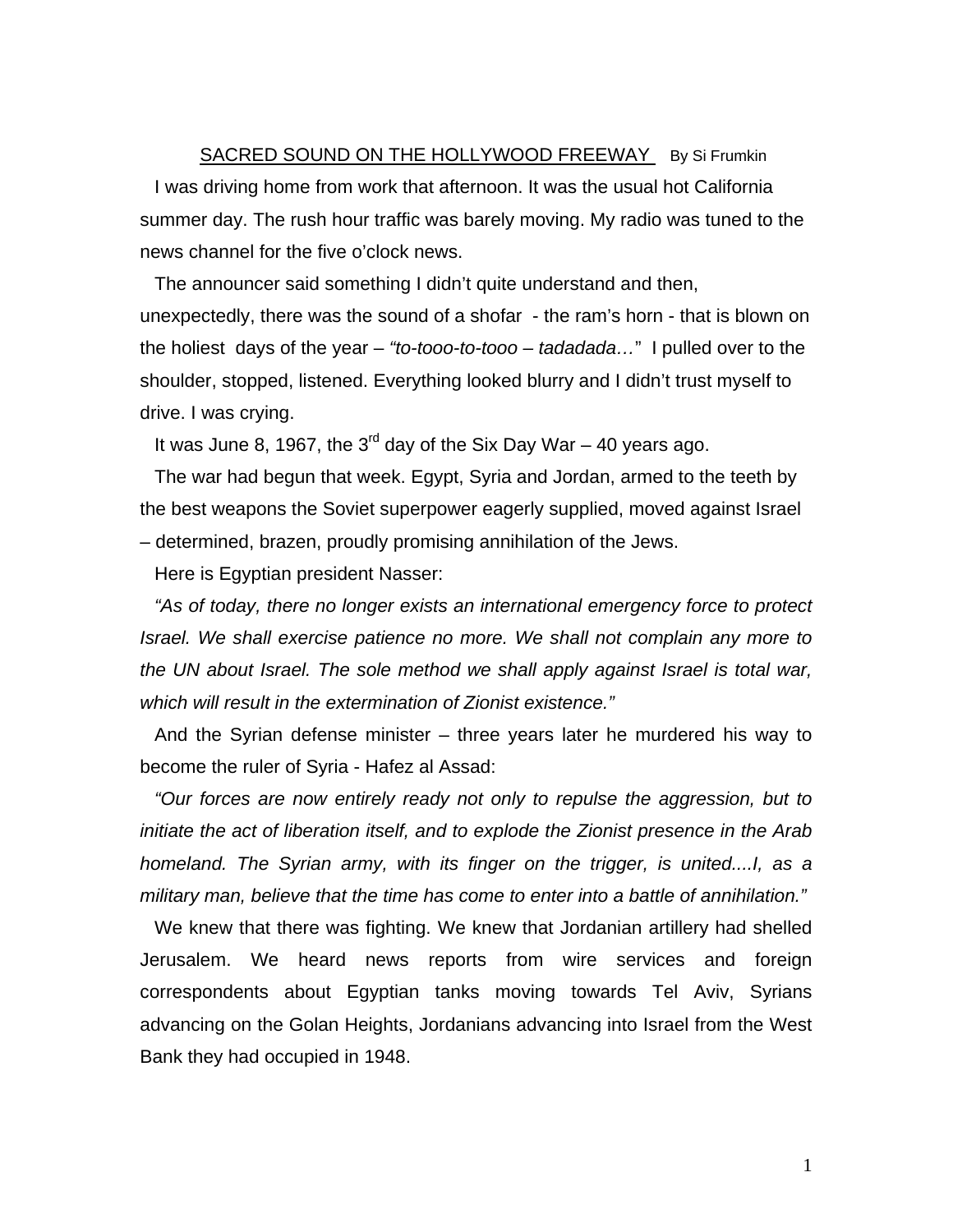We heard nothing from the Israelis. Phone calls didn't help – Israelis didn't know anything either or else didn't want to talk about it. My nephew Gaby, a lieutenant in the Golan brigade who was studying here, was going crazy trying to get back to join his unit. He and his friends sat in our living room making phone calls, begging, pleading, but there was no way to get back to Israel. Only officers above the rank of major and physicians rated a seat on El Al – the only airline flying.

Much later I found out that it was even worse for the Jews in the Soviet Union. There the radio was ecstatic about the victories of the Soviets' Arab brothers against the Zionist imperialists – one victory after another, the Israeli air force destroyed, Israeli warships sunk, and a lesson to be learned by all who opposed Soviet might and or refused Soviet protection.

The only reporter who knew the truth and had the guts to report it was an American, Michael Elkins. He filed a story that the Egyptian air force had been destroyed on the ground on the morning of the first day and that the Israelis had won the war. His was a lonely voice. His bosses at NBC and BBC held up his report for hours while wiring him that he was alone in reporting an Israeli victory and was jeopardizing the networks' credibility: "You better be right!" the wire said.

He was. By the end of the third day there were stories of tens of thousands of Egyptian prisoners taken, of Israeli advance to the Suez Canal, the capture of the Golan Heights and yes, the liberation of Jerusalem.

I had visited Israel in 1958. Jerusalem was a divided city – a wall crowned with barbed wire ran across it. I could see the Jordanian soldiers on top of the wall; once in a while they pointed their rifles at the people on our side and laughed. The Old City, the Western Wall, the Hadassah hospital – they all were on the other side. There were no Jews there. The ancient synagogues were torn down. The cemeteries were desecrated and their stones used for Jordanian army latrines. Jerusalem wasn't Jewish anymore.

As I drove home on that day June day in Los Angeles, Israeli paratroopers fought their way to the Wall and then a jeep brought Dayan, Rabin and a rabbi in uniform, a shofar in his hands. And then, there was the sound of the shofar.

2